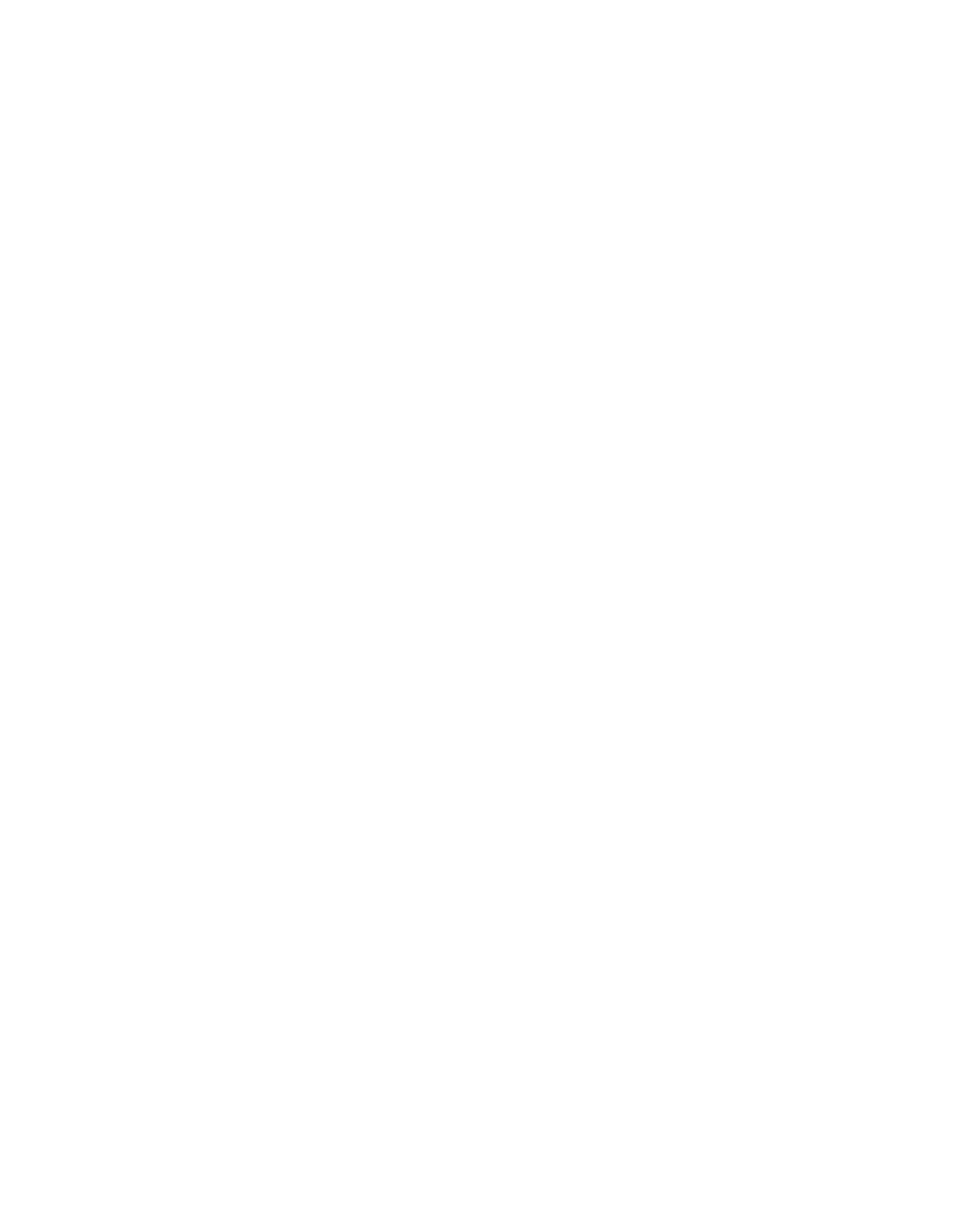# Dewdney and Glide Islands Ecological Reserve Approvals Page

#### Forward

This management direction statement for Dewdney and Glide Islands Ecological Reserve provides management direction under the Ecological Reserve Act, regulations and policies. This management direction statement provides management direction for 5-7 years or until revised. Ongoing consultations between the Environmental Stewardship Division and First Nations may result in revisions as appropriate.

Approvals:

markid

Regional Manager Skeena Region **Environmental Stewardship Division** 

**Assistant Deputy Minister Environment Stewardship Division**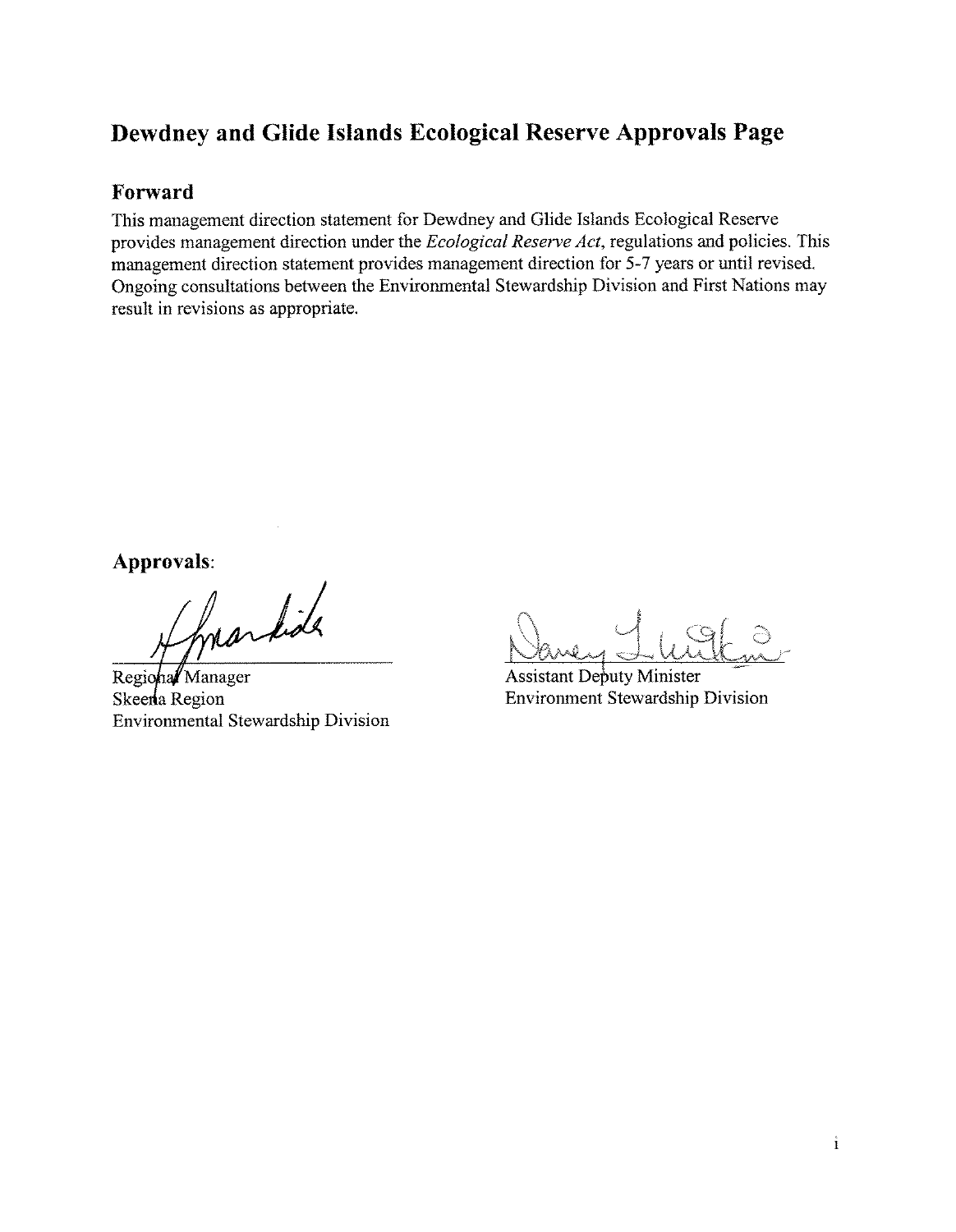This page is left blank on purpose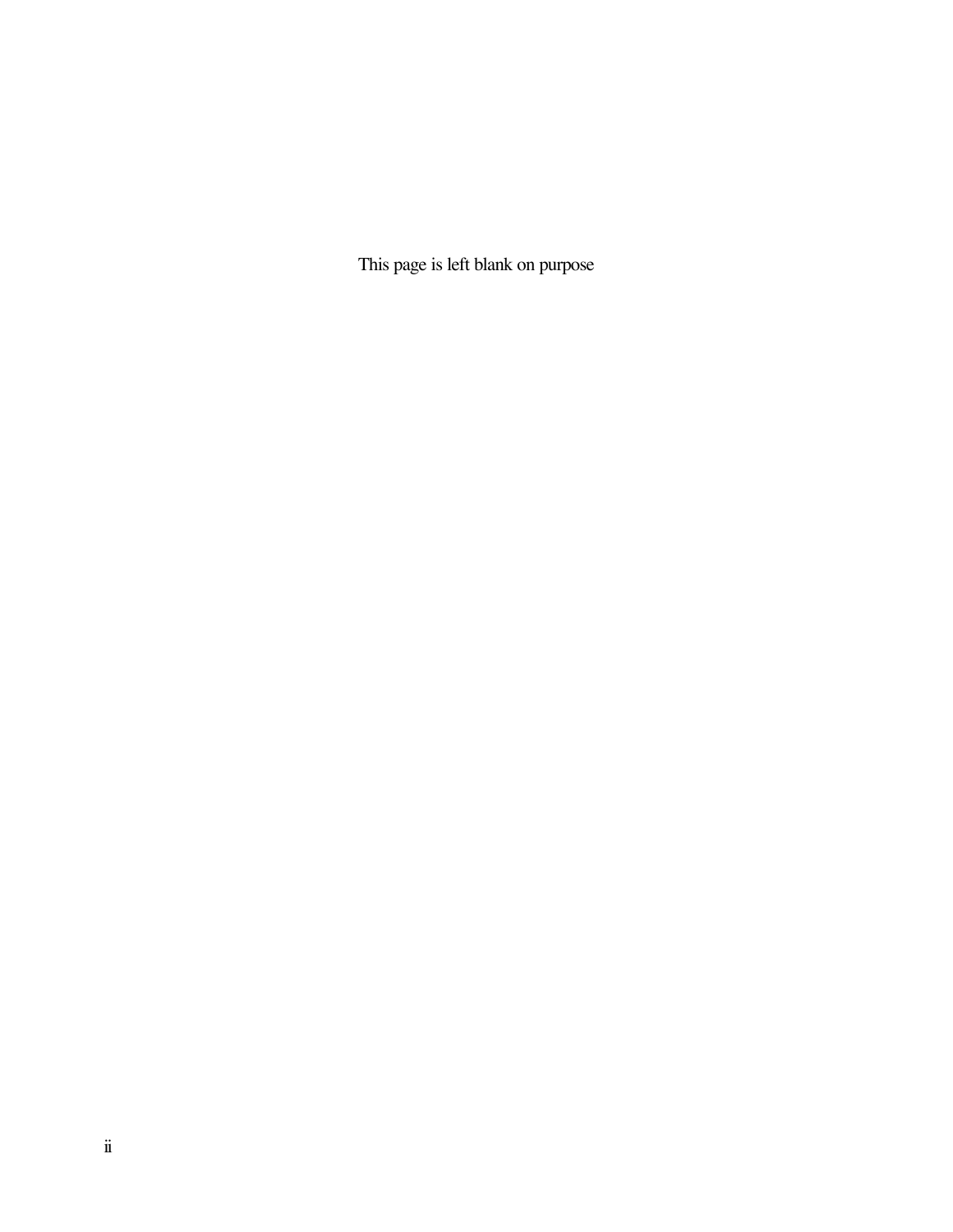# **Table of Contents**

| <b>Introduction</b>                      |
|------------------------------------------|
|                                          |
|                                          |
| <b>Ecological Reserve Attributes</b>     |
|                                          |
|                                          |
|                                          |
|                                          |
|                                          |
| <b>Land Uses, Tenures and Interests</b>  |
|                                          |
|                                          |
|                                          |
|                                          |
|                                          |
|                                          |
|                                          |
|                                          |
| <b>Management Commitments and Issues</b> |
|                                          |
|                                          |
| <b>Management Direction</b>              |
|                                          |
|                                          |
| <b>Figures</b>                           |
|                                          |
|                                          |
| <b>Appendix 1</b>                        |
|                                          |

Page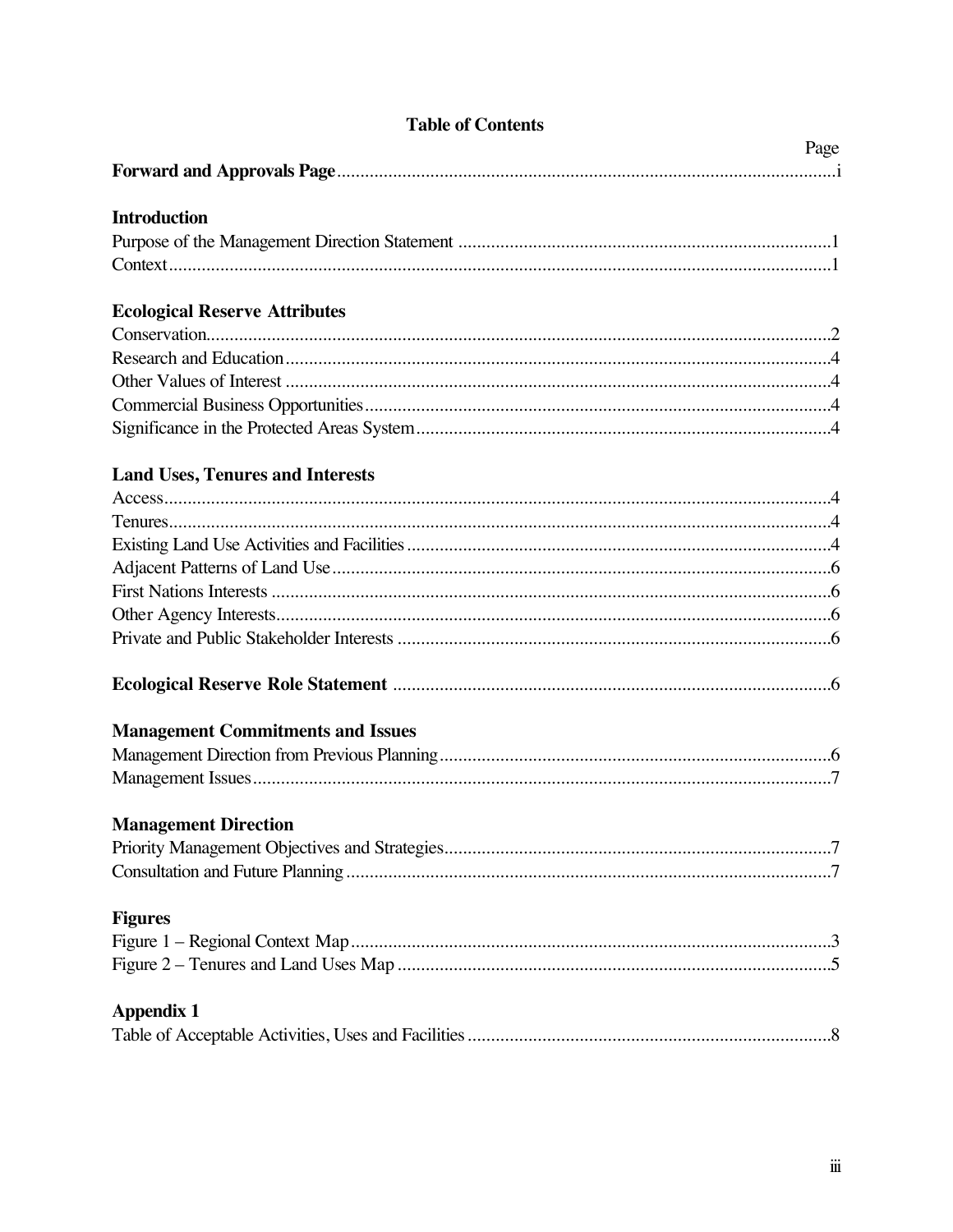# **Dewdney and Glide Islands Ecological Reserve**

# **Management Direction Statement**

# **Introduction**

# **Purpose of the Management Direction Statement**

Management direction statements (MDS) provide strategic management direction for protected areas that do not have an approved management plan. Management direction statements also describe protected area values, management issues and concerns; a management strategy focused on immediate priority objectives and strategies; and, direction statements from other planning processes. While strategies may be identified in the MDS, the completion of all these strategies is subject to funding and funding procedures. In addition, all management strategies are subject to the Parks and Protected Areas Branch's Impact Assessment Policy.

# **Context**

The objective of the ecological reserve program in British Columbia is the conservation of representative and special natural ecosystems, plants and animal species, features and phenomena. Ecological reserves contribute to the maintenance of biological diversity and the protection of genetic materials. They also offer opportunities for scientific research and educational activities. In most ecological reserves, non-consumptive low-intensity uses such as nature appreciation, wildlife viewing, bird watching and photography are allowed.

The provincial government established Dewdney and Glide Islands Ecological Reserve (E.R #25) on May 4, 1971 under the authority of the *Ecological Reserve Act* and Order-in-Council #1587/71. The *Protected Areas of British Columbia Act* provided legislated status to the ecological reserve boundaries on June 12, 2000. The ecological reserve is located in the southernmost part of the Estevan Group of islands within southern Hecate Strait, 150 kilometres southeast of Sandspit, 135 kilometres southwest of Kitimat and 175 kilometres south of Prince Rupert. The ecological reserve protects 3,845 hectares of land, including all of the islands, islets, rocks and skerries within the area delineated on Map 1. Marine waters and foreshore are not included in the ecological reserve. The majority of the ecological reserve is represented by Dewdney Island, with the remainder being smaller land masses, including 10 hectares by Glide Islands, 4 kilometres to the east of Dewdney Island. The ecological reserve lies within Tsimshian asserted traditional territory, Kitkatla First Nation.

This ecological reserve represents the extensive bog and fen ecosystems found on outer islands of the north coast. These wetlands have unique communities of mosses, and are known for their high diversity of plant species including a number of rare plant species. The ecological reserve also contains nesting habitat for several birds that have a restricted breeding range within the province, including the sandhill crane and the Cassin's auklet which nests on Glide Islands. Additionally, an isolated beaver population lives on Dewdney Island.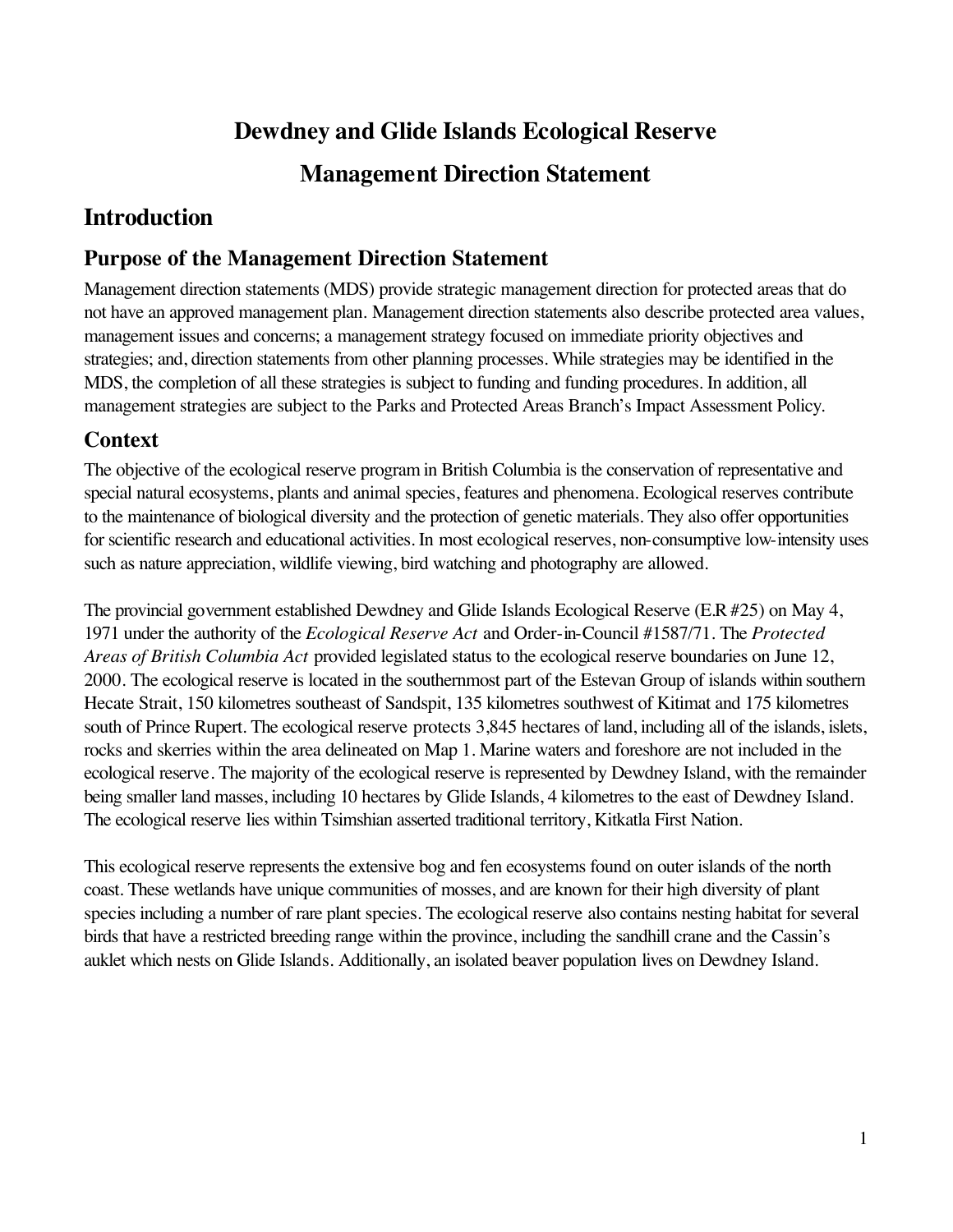The ecological reserve protects a representative area of the Hecate Lowland Ecosection while also protecting provincially important rare bird habitats and plant species. The remote location of the ecological reserve limits educational opportunities. Hakai Conservation Study Area, which is also on the outer coast, provides opportunities for recreational activities such as kayaking and boating. Other protected areas on the north and central coast that complement existing protected areas are recommended in the recently completed Kalum Land and Resource Management Plan (LRMP) and in the ongoing Central Coast LRMP, and further sites will be identified through the North Coast LRMP that is getting underway.

Other ecological reserves on the outer north coast are: Byers/,Conroy/Harvey/Sinnett Islands Ecological Reserve, and Moore/ McKenny/Whitmore Islands Ecological Reserve. These two ecological reserves are noted for their exceptional seabird and marine mammal populations, and in contrast to Dewdney and Glide Ecological Reserve, only contain small areas of land.

# **Ecological Reserve Attributes**

# **Conservation**

- Protects a small area of the moderately represented Hecate Lowlands Ecosection. Currently 4% of this ecosection is included in the protected areas system. Dewdney and Glide Islands Ecological Reserve is the second greatest contributor (6% of overall representation) to the representation of this ecosection behind Hakai Conservation Study Area (85%).
- Protects 3,845 hectares of the CWHvh2 subzone (Coastal Western Hemlock very wet Hypermaritime subzone, Central variant). This variant is well represented in the protected areas system (9.96%). Dewdney and Glide Islands Ecological Reserve provides the third greatest extent of representation (2.5%) in the provincial protected areas system behind Hakai Conservation Study Area (31%) and Vladimir J. Krajina Ecological Reserve (4%). South Moresby National Park Reserve provides the most representation of the CWHvh2 subzone.
- Protects extensive bog and fen wetland ecosystems representative of the outer islands of the north coast.
- Contains the following rare plant species, Gmelin's sedge (*Carex gmelinii*) (Blue-listed, G4G5, S2S3), bog rush (*Juncus stygius*) (Blue-listed, G5, S2S3)*,* Calder's lovage (*Ligusticum calderi*) (Blue-listed, G3, S3)*,* bog adder's-mouth orchid (*Malaxis paludosa*) (Blue-listedG4, S2S3) and Queen Charlotte butterweed (*Senecio moresbiensi*) (Blue-listed, G3, S3) as listed by the Conservation Data Centre
- Contains the following rare bird species: Cassin's auklet (*Ptychoramphus aleuticus*)(Blue listed, G4, S3B,SZN), sandhill crane (*Grus canadensis*)(Blue listed, G5, S3B,SZN), bald eagle (*Haliaeetus leucocephalus*)(Yellow listed, G4, S4) and great blue heron (*Ardea herodias* ssp *fannini*)(Blue listed, G5T4, S3B, S5N) as listed by the Conservation Data Centre
- Protects important nesting habitat for Cassin's auklet and sandhill crane
- Contains the following rare plant communities that are Blue-listed (S3) with the Conservation Data Centre, CWHvh2/16 Sitka spruce / reedgrass (*Picea sitchensis* / *Calamagrostis nutkaensis*), and CWHvh2/13 Western redcedar/Sitka spruce – Skunk cabbage (*Thuja plicata/Picea sitchensis – Lysichitum americanum* ).
- Protects a special forest and wetlands complex on Dewdney Island where the forest grows in a fringe around the circumference of the island surrounding an interior wetland environment.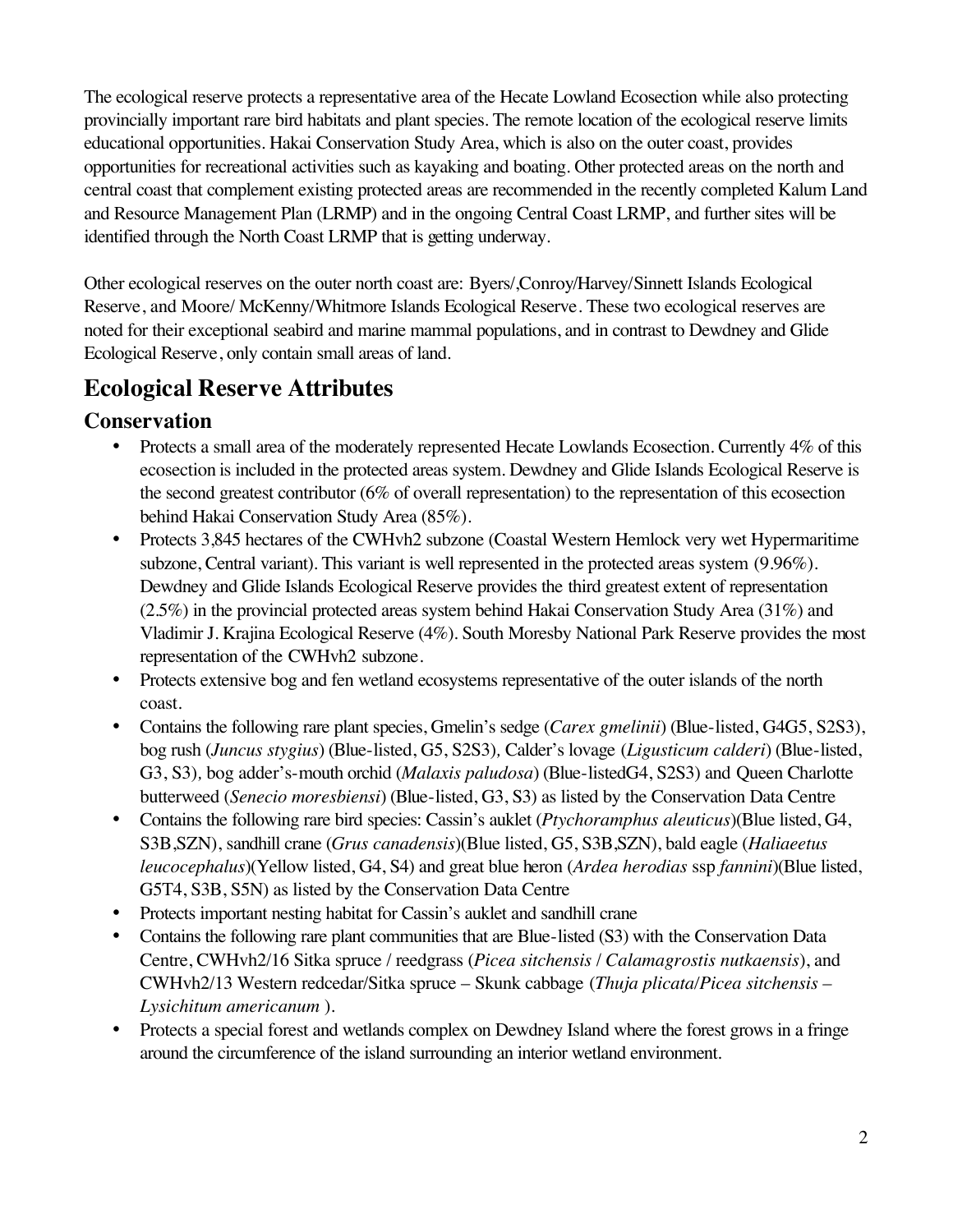**[Click here for Figure 1: Regional Context Map - 2,801 kb pdf](dewd_loc.pdf)**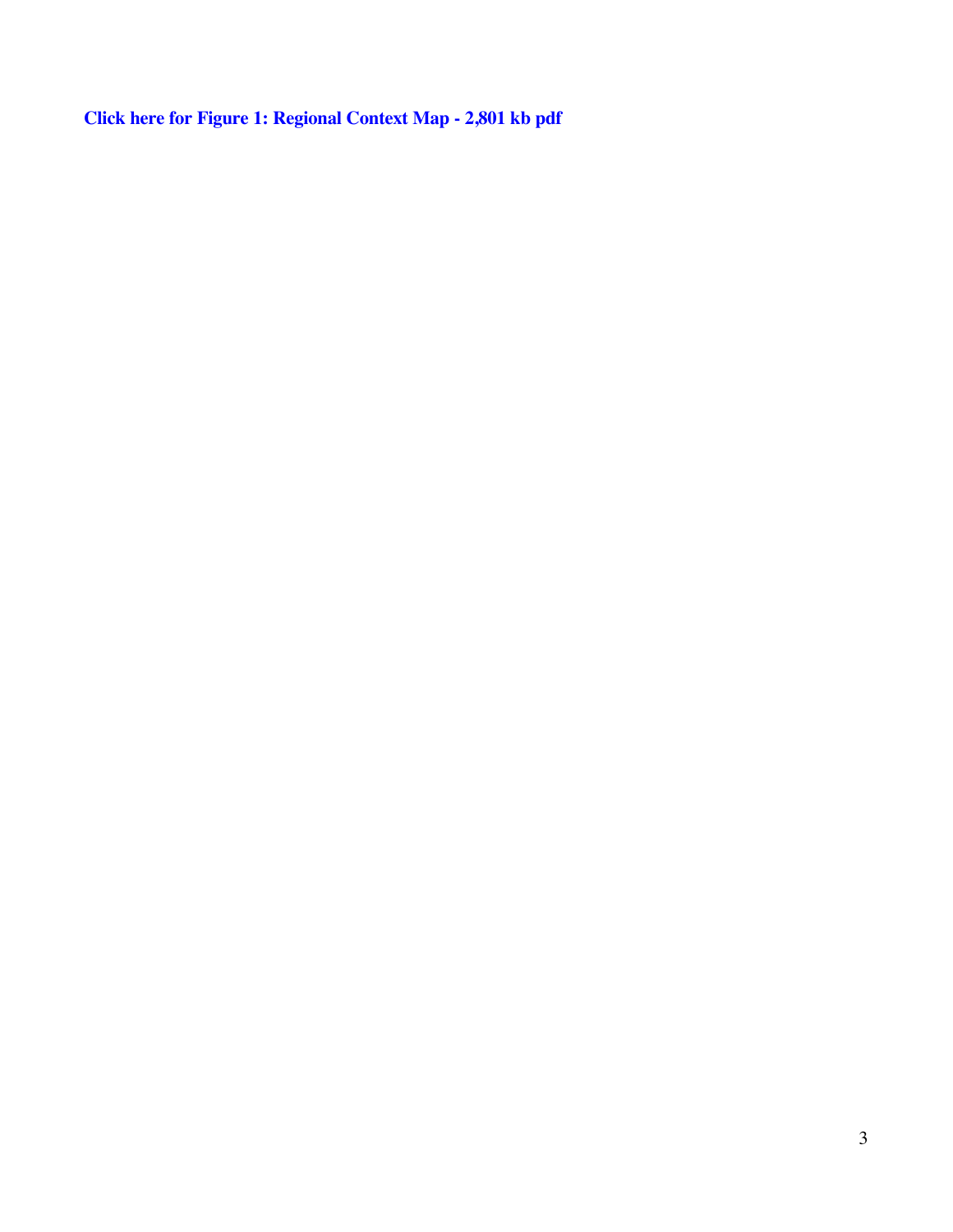- Has unique bryophyte assemblages
- Contains an isolated beaver population
- Chum, coho and pink salmon spawn in a small creek on Dewdney Island

## **Research and Education**

- Holds potential for research on breeding populations of several rare bird and plant species and on an isolated beaver population.
- Contains potential for research on the functioning of outer coast wetland ecosystems, including hydrology, wetland development and plant community dynamics.
- Offers limited opportunities for public education because of the ecological reserve's remote location and a public access closure that stipulates a permit is required for all access (OIC # 1920/1977).

## **Other Values of Interest**

• The Environmental Stewardship Division has not identified cultural values in the ecological reserve. First Nations traditional use studies may provide relevant information.

## **Commercial Business Opportunities**

• Due to the sensitive nature of the ecological reserve, human use activities, except for research and limited education, should be discouraged. There are no opportunities for commercial use.

# **Significance in the Protected Areas System**

- One of the few protected areas conserving an example of the outer islands of the north coast of British Columbia.
- The ecological reserve's coastal wetland ecosystems and associated rare plant communities are a special feature.
- Exceptional features include bird nesting habitat, Dewdney Island's special forest and wetlands community and an isolated, outlying beaver population.

# **Land Uses, Tenures and Interests**

#### **Access**

The ecological reserve, accessible by boat or floatplane, is located in eastern Hecate Strait, 135 kilometres southwest of Kitimat and 175 kilometres south of Prince Rupert. The ecological reserve is closed to public access as directed by the June 16, 1977, Order-in-Council 1920/77 to protect ground nesting birds and their habitat. Approved access to this ecological reserve (permit only for Environmental Stewardship Division management purposes) is gained by helicopter, floatplane and boat, with safe moorage available in Gillen Harbour.

## **Existing Tenures, Alienations and Encumbrances**

• The Environmental Stewardship Division issued a permit to the Canadian Coast Guard to operate navigation lights on Jacinto Island.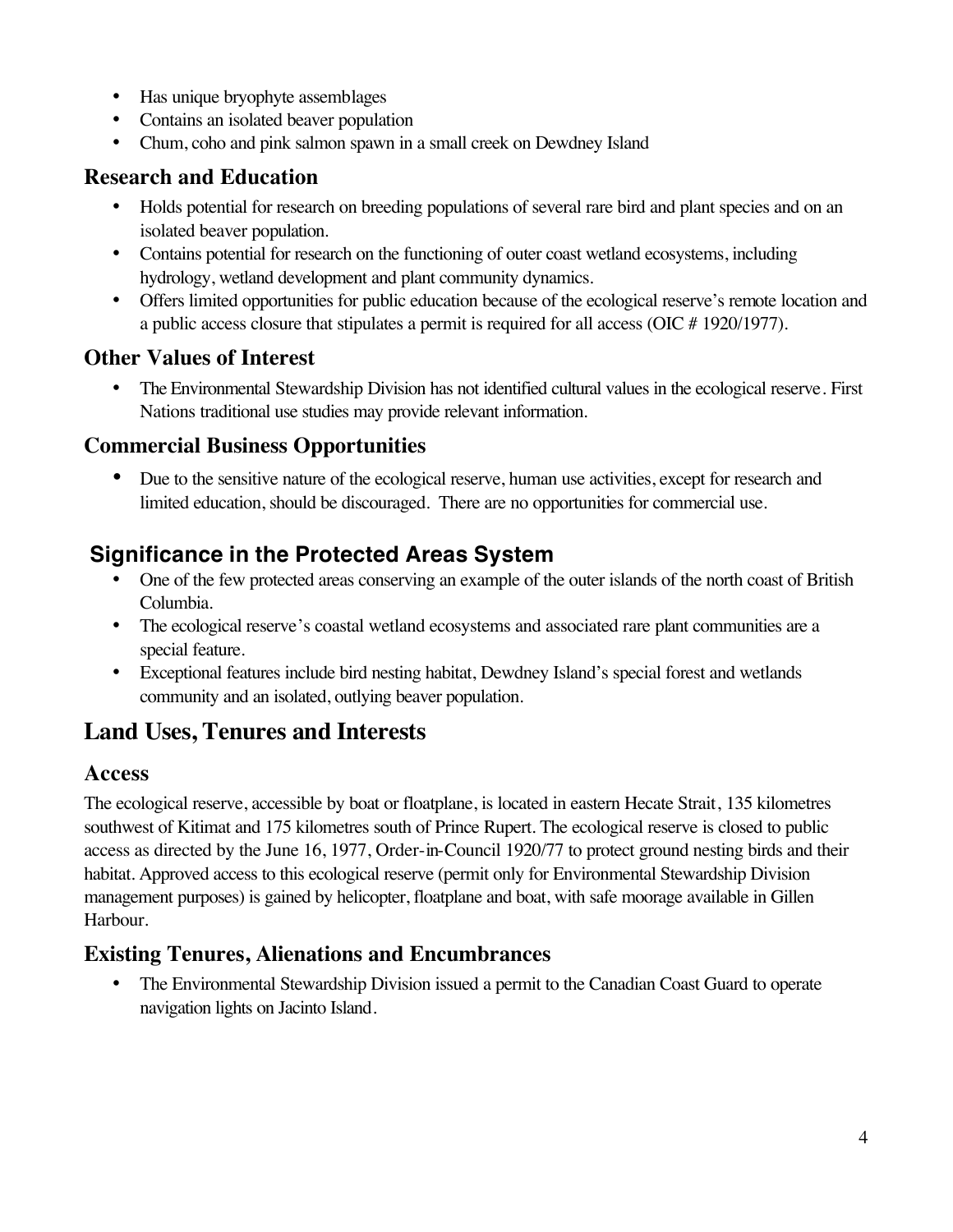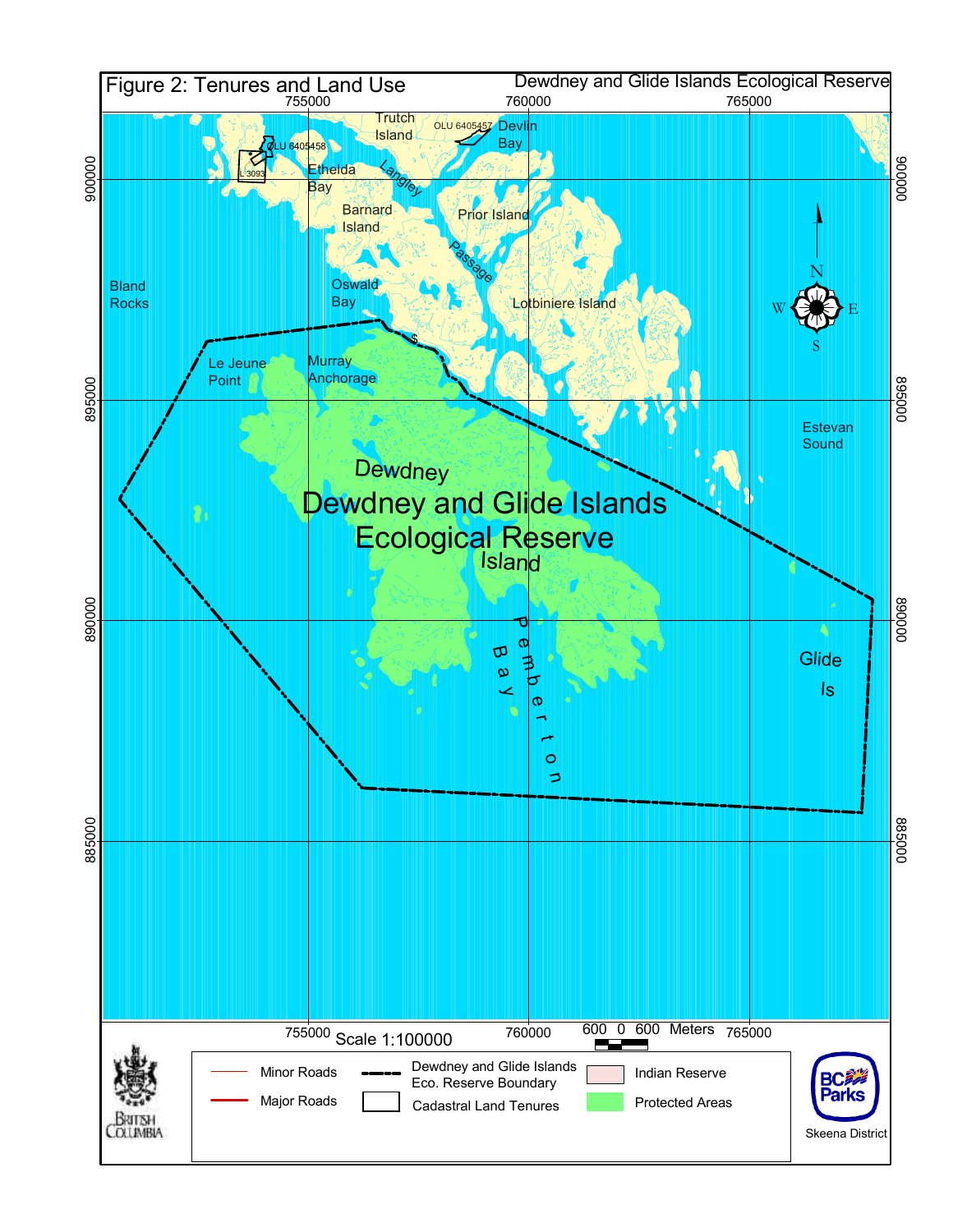# **Adjacent Patterns of Land Use**

- All local marine waters are open to shellfish harvesting.
- West Coast Resorts has an application for a tidal sports fishing camp located four kilometres to the north.
- Little other land-based activity occurs in the area though forest harvesting takes place on some adjacent islands.
- Commercial and recreational fishers use the waters surrounding the ecological reserve.
- Gillen Harbour may be used as an anchorage.

## **First Nations Interests**

The ecological reserve is in the asserted traditional territory of the Tsimshian Tribal Council, Kitkatla First Nation.

## **Other Agency Interests**

- Biodiversity and Fish and Wildlife Recreation and Allocation branches of the Ministry of Water, Land and Air Protection and the Canadian Wildlife Service have an interest in the rare breeding bird populations in the ecological reserve.
- Ministry of Water, Land and Air Protection (Biodiversity Branch) and the Ministry of Sustainable Resource Management (B.C. Conservation Data Centre) have an interest in the rare plant species and plant communities in the ecological reserve.

## **Private and Public Stakeholder Interests**

- Federation of BC Naturalists.
- Research institutions.

# **Ecological Reserve Role Statement**

Dewdney and Glide Islands helps fulfill a conservation role within British Columbia's protected areas system. The ecological reserve protects an extensive area of bog and fen that contains a number of rare plants and nesting habitat for several rare bird species. The ecological reserve is biologically exceptional within the province. Dewdney and Glide Islands also serve a research role focussed on the rare bird and plant species, and the wetland ecosystems. The ecological reserve's education role is limited because of the closure to the public and its remote location.

# **Management Commitments and Issues**

# **Management Direction from Previous Planning**

Previous planning has been restricted to the preparation of an annual management plan detailing current year activities.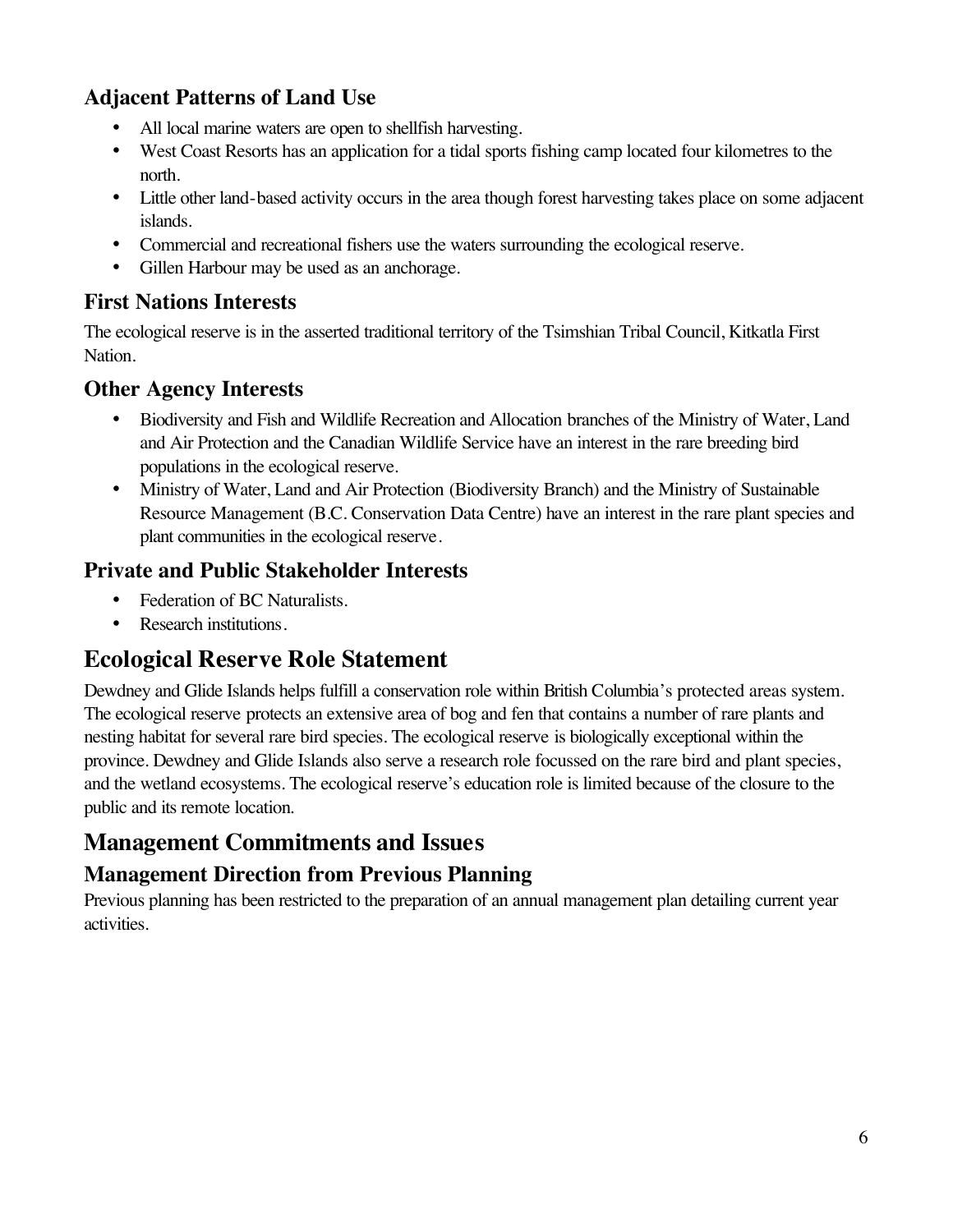## **Management Issues**

The following management issues require attention:

| <b>Theme</b>                                               | <b>Issue</b>                                                                                                                                                                                                                                                                                                                                                                                                                                                                                                                                                                                                 |  |
|------------------------------------------------------------|--------------------------------------------------------------------------------------------------------------------------------------------------------------------------------------------------------------------------------------------------------------------------------------------------------------------------------------------------------------------------------------------------------------------------------------------------------------------------------------------------------------------------------------------------------------------------------------------------------------|--|
| Protecting ecological values in<br>the ecological reserve. | The ecological reserve's flora and fauna are relatively unknown because inventory<br>of these values is incomplete, especially rare bird and plant species and their<br>habitat, and unique plant communities.<br>Visitors to the area may not be aware of the ecological reserve status or the public<br>٠<br>access restriction, and may enter the ecological reserve without authorization<br>because the ecological reserve is not signed.<br>The ecological reserve's coastal location is susceptible to an oil spill from passing<br>oil tankers travelling from Alaska to the southern United States. |  |
| Protecting cultural values in the<br>ecological reserve.   | Significance of cultural values is unknown because of the lack of cultural and<br>historical inventories.                                                                                                                                                                                                                                                                                                                                                                                                                                                                                                    |  |
| Public Knowledge of the<br>ecological reserve              | The public is unaware of the ecological reserve because no signs identify the<br>٠<br>ecological reserve boundary.<br>The public is unaware of the ecological reserve because the Environmental<br>Stewardship Division does not identify it in public information brochures.                                                                                                                                                                                                                                                                                                                                |  |

# **Management Direction**

# **Priority Management Objectives and Strategies**

| <b>Objective</b>                                                            | <b>Strategy</b>                                                                                                                                                                                                                                                                                                                                                                                                                                                                                                                                                                                                                                                                                                  |  |
|-----------------------------------------------------------------------------|------------------------------------------------------------------------------------------------------------------------------------------------------------------------------------------------------------------------------------------------------------------------------------------------------------------------------------------------------------------------------------------------------------------------------------------------------------------------------------------------------------------------------------------------------------------------------------------------------------------------------------------------------------------------------------------------------------------|--|
| To protect the ecological<br>reserve's natural values.                      | Complete an inventory of flora and fauna, particularly rare bird and plant species<br>$\bullet$<br>and their habitat, and unique plant communities<br>Ensure that regional Environmental Stewardship Division staff is aware of the BC<br>$\bullet$<br>Marine Oil Spill Response Plan and the associated sensitivity ratings of the<br>ecological reserve's coastline.<br>The Coastal Resources and Oil Spill Response Atlas mapping for the North<br>➤<br>Coast is nearing completion and will be available from the Ministry of<br>Sustainable Resource Management.<br>Request consideration of extending the boundary to include foreshore and marine<br>components in conjunction with the North Coast LRMP. |  |
| To protect the ecological<br>reserve's cultural values                      | Investigate and collect information on cultural heritage values in collaboration with<br>the Kitkatla First Nation.                                                                                                                                                                                                                                                                                                                                                                                                                                                                                                                                                                                              |  |
| To protect First Nations values                                             | Meet with the Kitkatla First Nation and/or Tsimshian Tribal Council as issues<br>require.                                                                                                                                                                                                                                                                                                                                                                                                                                                                                                                                                                                                                        |  |
| To provide information to the<br>public regarding the ecological<br>reserve | Place signs in the ecological reserve to notify visitors of the area's ecological<br>$\bullet$<br>reserve status and public access closure.<br>Evaluate the need for the publication of a brochure to inform the public about this<br>$\bullet$<br>ecological reserve.                                                                                                                                                                                                                                                                                                                                                                                                                                           |  |

# **Consultation and Future Planning**

Environmental Stewardship Division will consult with the Tsimshian people, local stakeholders and adjacent resource users as necessary. The priority for preparing a full management plan for Dewdney and Glide Islands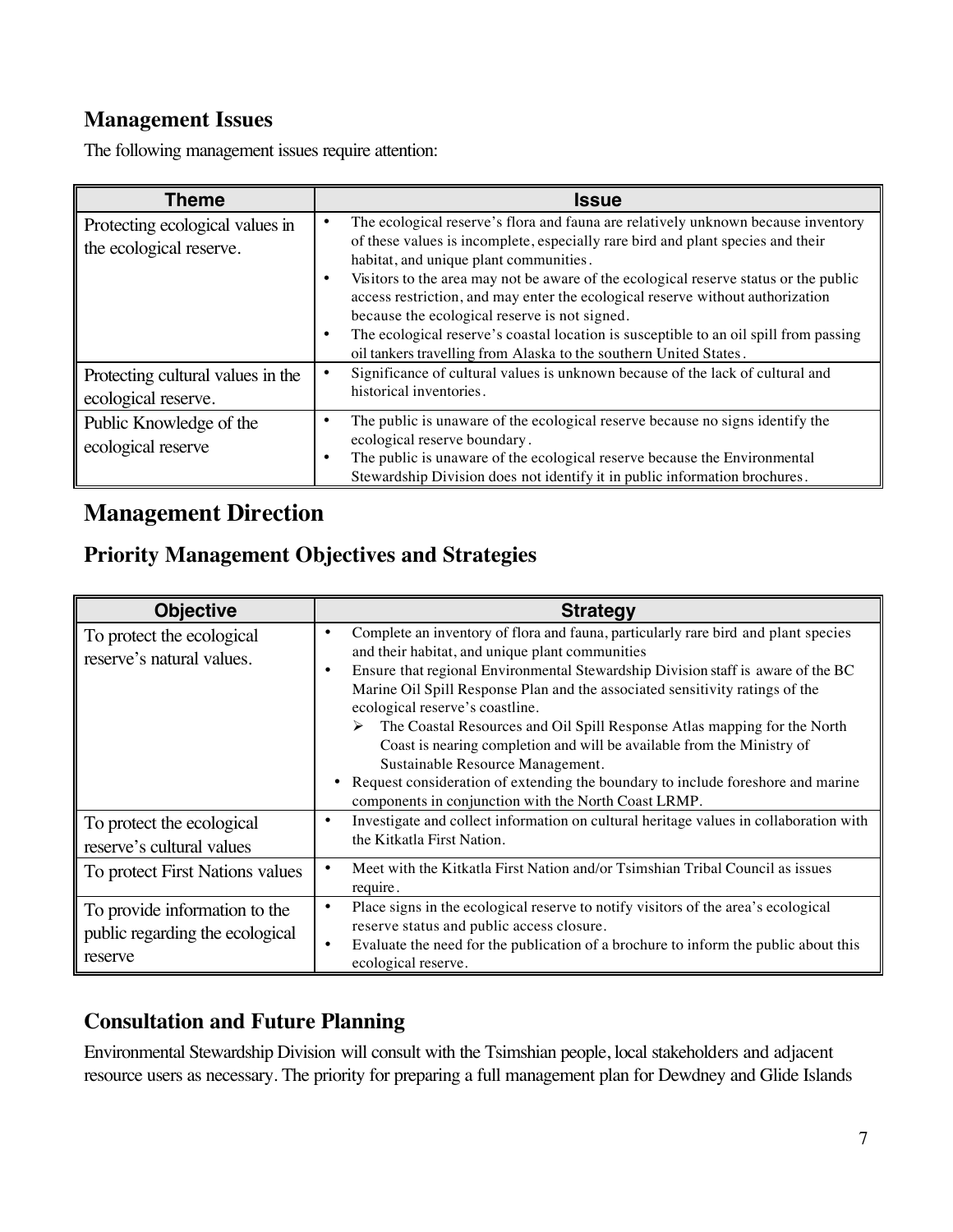Ecological Reserve is ranked as low. This management direction statement will be reviewed and revised, if necessary, in five to seven years time.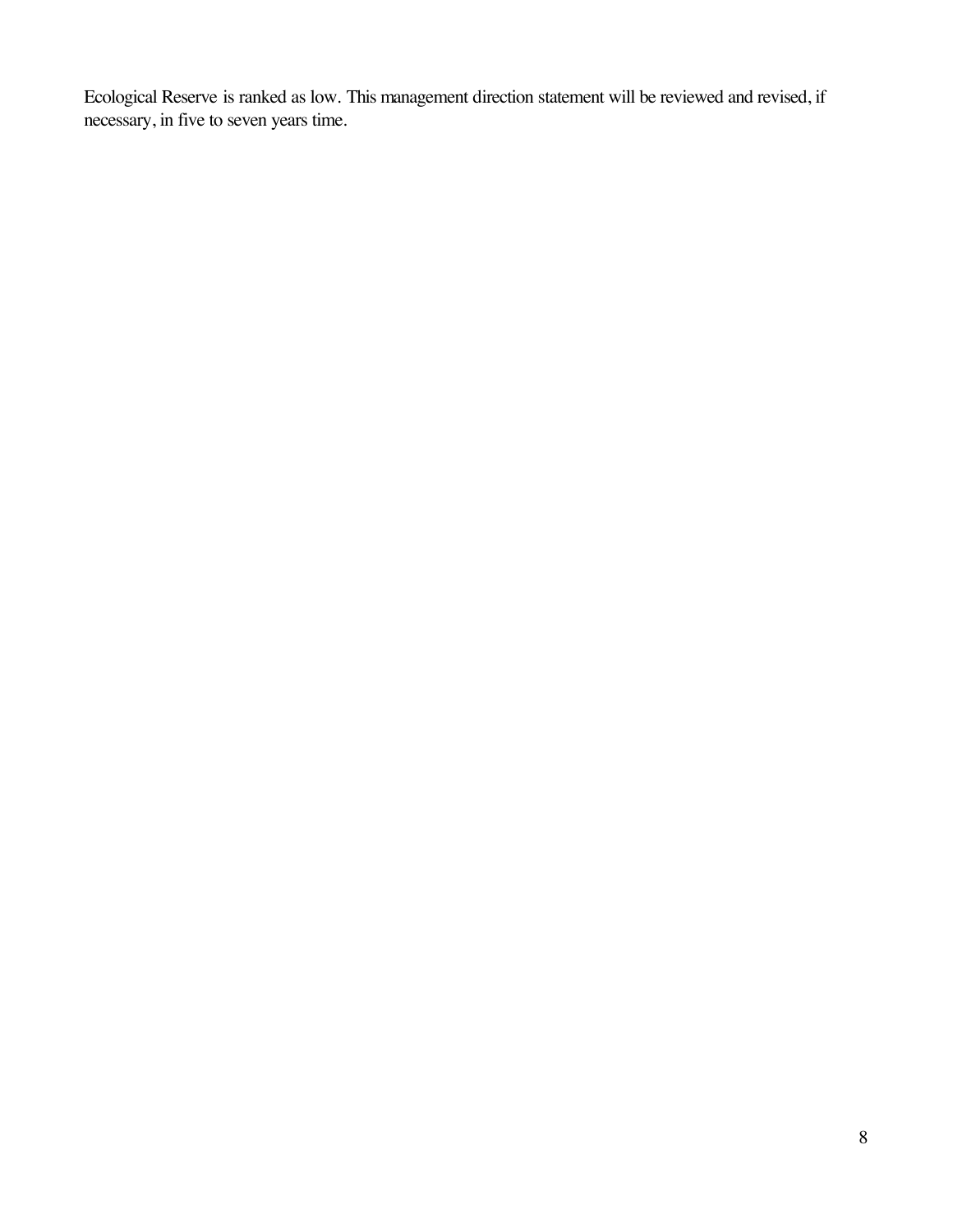| <b>Activity/Use/Facility</b>                                   | <b>Acceptability</b> |
|----------------------------------------------------------------|----------------------|
| Aboriginal traditional uses                                    | Y                    |
| Hunting                                                        | N                    |
| Fishing                                                        | N                    |
| Trapping                                                       | N                    |
| Grazing (domestic livestock)                                   | N                    |
| Recreational Gold Panning/Rock Hounding                        | N                    |
| Utility corridors                                              | N                    |
| <b>Communication Sites</b>                                     | N                    |
| Horse Use/ Pack Animals                                        | N                    |
| Guide Outfitting (hunting)                                     | N                    |
| Guide Outfitting (fishing)                                     | N                    |
| Guide Outfitting (nature tours)                                | N                    |
| Guide Outfitting (river rafting)                               | N                    |
| Cat-Assisted Skiing                                            | N                    |
| <b>Ski Hills</b>                                               | N                    |
| Commercial Recreation (facility-based)                         | N                    |
| Commercial recreation (non-facility based)                     | N                    |
| <b>Backcountry Huts</b>                                        | N                    |
| <b>Water Control Structures</b>                                | N                    |
| Fish Stocking and Enhancement                                  | N                    |
| Road Access                                                    | N                    |
| Off-road Access (snowmobiling)                                 | N                    |
| Off-road Access (motorized)                                    | N                    |
| Off-road Access (mechanical activities)                        | N                    |
| <b>Motorized Water Access</b>                                  | N                    |
| <b>Aircraft Access</b>                                         | N                    |
| Fire Management (suppression)                                  | N <sub>1</sub>       |
| Fire Management (prescribed fire management)                   | N <sub>1</sub>       |
| Fire Management (prevention)                                   | N                    |
| Forest Insect/Disease Control                                  | N <sub>1</sub>       |
| Noxious Weed Control                                           | Υ                    |
| Exotic Insect/Disease Control                                  | N <sub>1</sub>       |
| Scientific Research (specimen collection) by permit only       | Υ                    |
| Scientific Research (manipulative activities) by permit only   | M                    |
| Supervised Education and Scientific Observation by permit only | Υ                    |

#### **Appendix 1. Dewdney and Glide Islands Ecological Reserve Table of Acceptable Uses, Activities and Facilities.**

Y= allowed subject to conditions identified in the management direction statement or management plan

M= may be permitted if compatible with protected area objectives